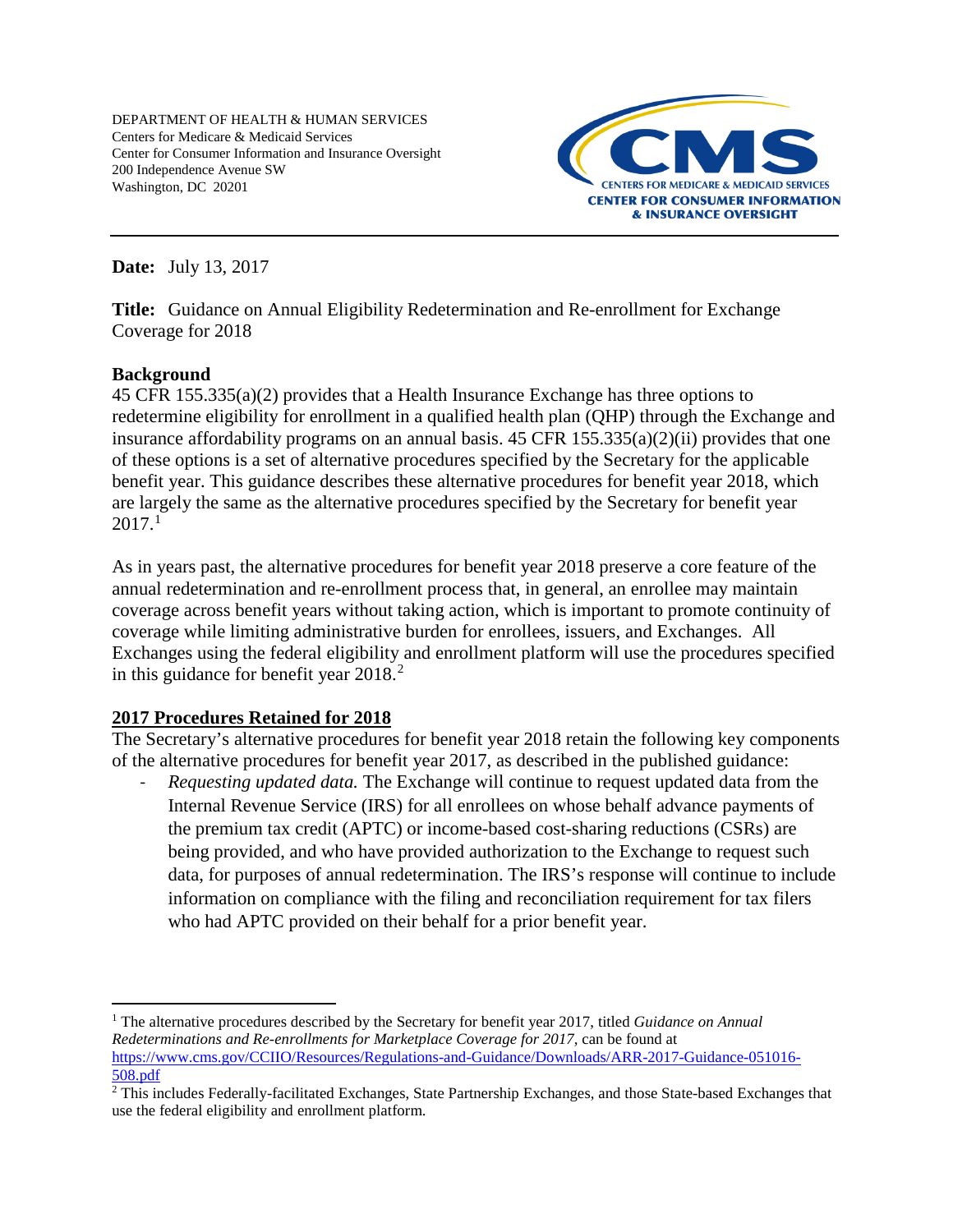- *Exchange notices*. The Exchange will continue to send a Marketplace Open Enrollment Notice (MOEN) that will include general information about the upcoming Open Enrollment Period, as well as information tailored to the groups listed in the alternative procedures for benefit year 2016.<sup>[3](#page-1-0)</sup>
- *Issuer notices*. Issuers will continue to send notices to current enrollees before open enrollment that comply with regulations specified at 45 CFR 147.106 and 45 CFR 156.1255.
- *Redeterminations*. For enrollees who return to the Exchange to update eligibility information or for the other purposes described in the alternative procedures for benefit year 2016, the Exchange will continue to redetermine eligibility using updated federal poverty level (FPL) tables, the applicable benchmark plan information, and the applicable percentage indexed for the upcoming benefit year in accordance with 26 CFR 1.36B-3(g). For enrollees who do not return to the Exchange to obtain an updated eligibility determination and select a  $QHP<sup>4</sup>$  $QHP<sup>4</sup>$  $QHP<sup>4</sup>$  by the last day on which a plan selection may be made for coverage effective January 1, 2018 in accordance with the effective dates specified at 45 CFR 155.410(f), the Exchange will continue to establish eligibility for the upcoming benefit year based on the hierarchy described in the alternative procedures for benefit year 2016, with all references to years advanced by two years, and will continue to discontinue APTC and income-based CSRs for certain enrollees who have been automatically re-enrolled more than once, as described below.
- *Re-enrollment*. The Exchange will automatically re-enroll 2017 enrollees who do not select a QHP by the last day on which a plan may be selected for coverage effective January 1, 2018 in accordance with the effective dates specified in 45 CFR 155.410(f), to the extent that the enrollee can be re-enrolled, consistent with 45 CFR 155.335(j).
- *Certain repeat automatic re-enrollees.* The Exchange will continue using the procedure first implemented for benefit year 2017 to discontinue APTC and income-based CSRs for benefit year 2018 for enrollees who: 1) were automatically re-enrolled by the Exchange for benefit year 2017 with APTC or income-based CSR; 2) were also automatically reenrolled by the Exchange for benefit year 2016 with APTC or income-based CSR; 3) did not submit an updated application that was used as the basis for enrollment in a QHP for benefit year 2016 or 2017; 4) do not submit an updated application that is used as the

<span id="page-1-0"></span> <sup>3</sup> The MOEN groups described by the Secretary in the alternative procedures for benefit year 2016, titled *Guidance on Annual Redeterminations and Re-enrollments for Marketplace Coverage for 2016*, can be found at [https://www.cms.gov/CCIIO/Resources/Regulations-and-Guidance/Downloads/annual-redeterminations-for](https://www.cms.gov/CCIIO/Resources/Regulations-and-Guidance/Downloads/annual-redeterminations-for-coverage-42215.pdf)[coverage-42215.pdf](https://www.cms.gov/CCIIO/Resources/Regulations-and-Guidance/Downloads/annual-redeterminations-for-coverage-42215.pdf)

<span id="page-1-1"></span><sup>&</sup>lt;sup>4</sup> As in the alternative procedures for benefit year 2017, if an enrollee returns to the Exchange and obtains an updated eligibility determination by the last day on which a plan selection may be made for coverage effective January 1, 2018 in accordance with the effective dates specified at 45 CFR 155.410(f), but does not select a plan, and does not add or remove QHP-eligible individuals to the application or change his or her ZIP code or county of residence, the Exchange will use the updated eligibility determination as the basis for auto re-enrollment.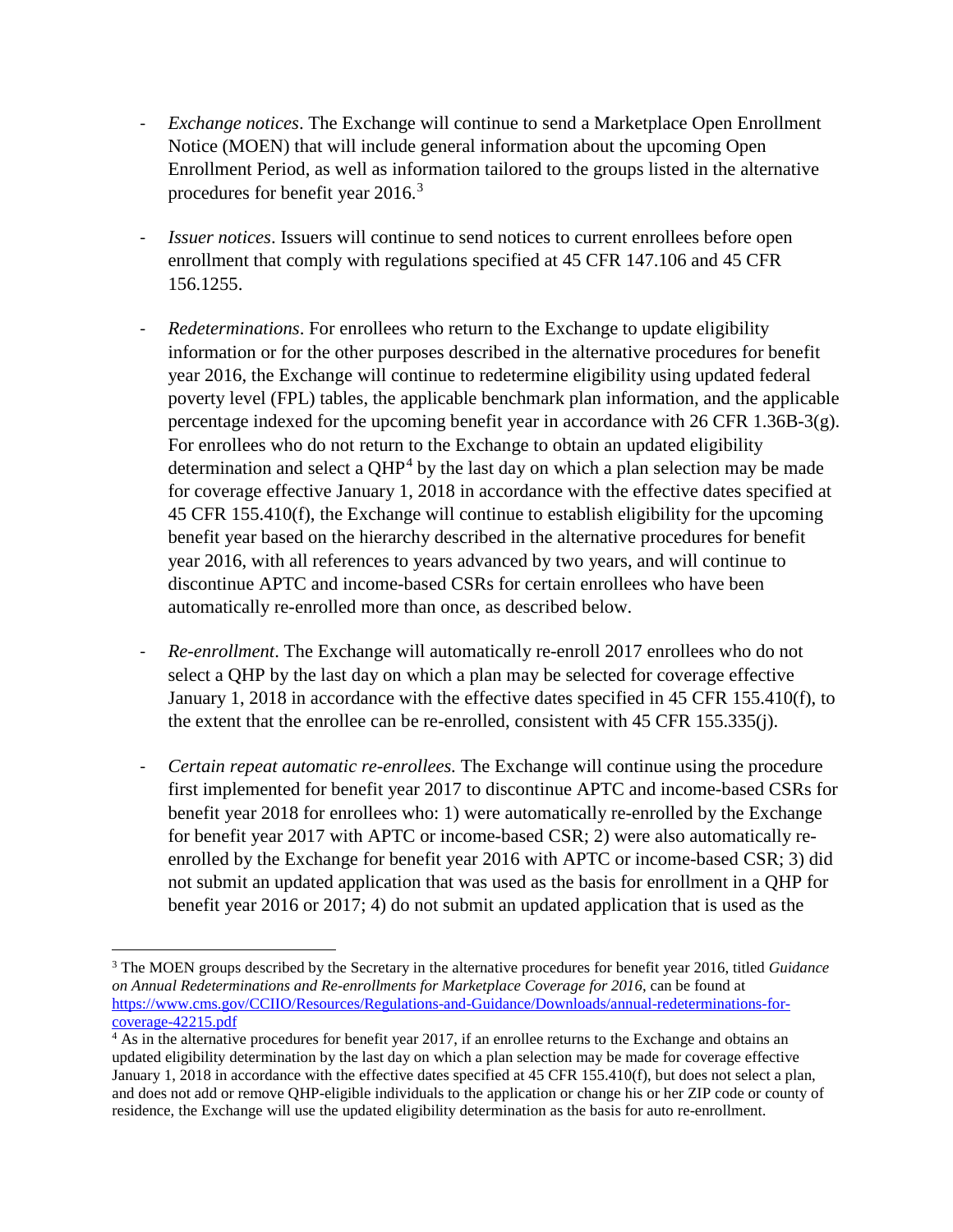basis for enrollment for benefit year 2018 by the last day on which a plan selection may be made for coverage effective January 1, 2018, in accordance with the effective dates specified at 45 CFR 155.410(f); and 5) have no income information available from IRS for tax year 2015 or tax year 2016.

### **Procedures Newly Applicable for 2018**

*Failure to File and Reconcile Group.* As Exchange regulations in 45 CFR 155.305(f)(4) specify, an enrollee may not be determined eligible for APTC if the tax filer for the household did not comply with the requirement to file an income tax return for a year for which APTC was provided and reconcile APTC previously paid on his or her behalf. Beginning in September 2016, IRS expanded the data it provided upon request from an Exchange to include three different indicators regarding the tax filing status for the household. These indicators separately distinguish whether APTC was paid on the tax filer's behalf for a given year, and for the same year, whether the tax filer a) did not file a tax return and did not request an extension; b) did not file a tax return but did request an extension;<sup>[5](#page-2-0)</sup> or c) did file a tax return but did not reconcile the APTC using Form 8962.

Under the alternative procedures for benefit year 2018, the Exchange will expand upon the process first implemented for benefit year 2016 by discontinuing APTC for tax filers who fall into category c) above. Thus, the Exchange will discontinue APTC and income-based CSR for benefit year 2018 in instances where:

- 1) the enrollee is on an application on which one or more enrollees is receiving APTC or income-based CSR;
- 2) the enrollee authorized the Exchange to request updated tax return information for use in the annual redetermination process;
- 3) IRS indicated in response to the Exchange's request for updated tax return information that APTC was provided for the tax filer, but the tax filer did not file a tax return for the year for which APTC was provided, or the tax filer did file a tax return for the year for which APTC was provided, but did not reconcile APTC for that year using Form 8962; and
- 4) the enrollee does not contact the Exchange to obtain an updated eligibility determination that results in eligibility for APTC or income-based CSR and is used as the basis of enrollment by the last day on which a plan selection can be made for coverage effective January 1, 2018, in accordance with the effective dates specified at 45 CFR 155.410(f).

# **Operational Updates**

#### *General Operations*

The Centers for Medicare and Medicaid Services (CMS) will continue to build on the operational improvements made as part of the federal eligibility and enrollment platform's annual redetermination and re-enrollment process in 2017 to further smooth the process for enrollees and issuers. For example, CMS will continue to ease the burden on issuers in processing the

<span id="page-2-0"></span><sup>&</sup>lt;sup>5</sup> The IRS response for a tax filer who requested an extension and did not file by the extended deadline will fall into group a). If they file by the extension deadline, but do not reconcile APTC using form 8962, they will fall into group c).